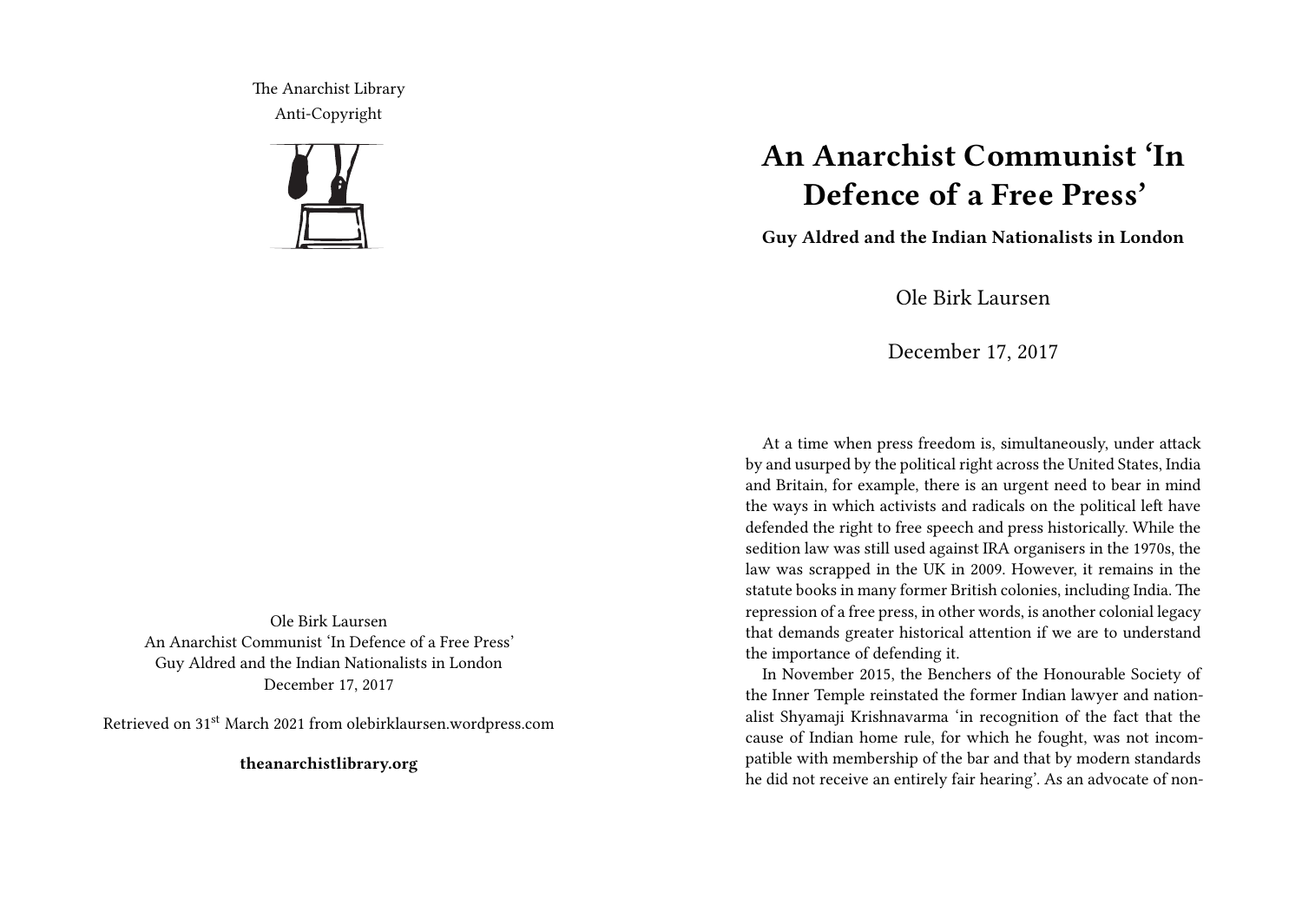parliamentarian anti-colonial nationalism, Krishnavarma was the founder of the Indian revolutionary movement in Britain; in the space of six months in 1905, he set up scholarships for Indian students to study in Britain, the penny-monthly *The Indian Sociologist*, the Indian Home Rule Society and India House, a hostel for Indian students in London.

In February and March 1909, Krishnavarma engaged in a public quarrel with Virendranath Chattopadhyaya in *The Times* newspaper, in which he defended the murder of British officials and innocent bystanders because 'those who habitually live and associate with wrongdoers or robbers [and Indian Nationalists regard all Englishmen in India as robbers] do so at their own peril'. This attracted unwanted attention from Inner Temple, which decided to disbar him on 30 April 1909. As a consequence of his public defence of political assassination, he also found himself in need of a new printer of *The Indian Sociologist*. Asking first Thomas Keell, editor of the anarchist publications *Freedom* and *The Voice of Labour*, and then Twentieth Century Press, the contract eventually went to Arthur Horsley. In the July 1909 issue, Krishnavarma once again noted that 'we repeat that political assassination is not murder'.

When former India House-resident Madan Lal Dhingra assassinated political *aide-de-camp* Sir William Hutt Curzon Wyllie (and Cowasjee Lalcaca, a doctor who tried to help Curzon Wyllie) on the front steps of the Imperial Institute in London on 1 July 1909, Krishnavarma's premonitory defence of political assassination naturally brought *The Indian Sociologist* and India House even further into the spotlight of Scotland Yard. While Krishnavarma edited the publication from Paris, where he had lived since June 1907 and could therefore not be prosecuted, Horsley was immediately arrested and sentenced to four months in prison for printing sedition. Upon hearing that the government had suppresses *The Indian Sociologist* and charged Horsley with sedition, the British anarchist Guy A. Aldred contacted Krishnavarma and offered to print the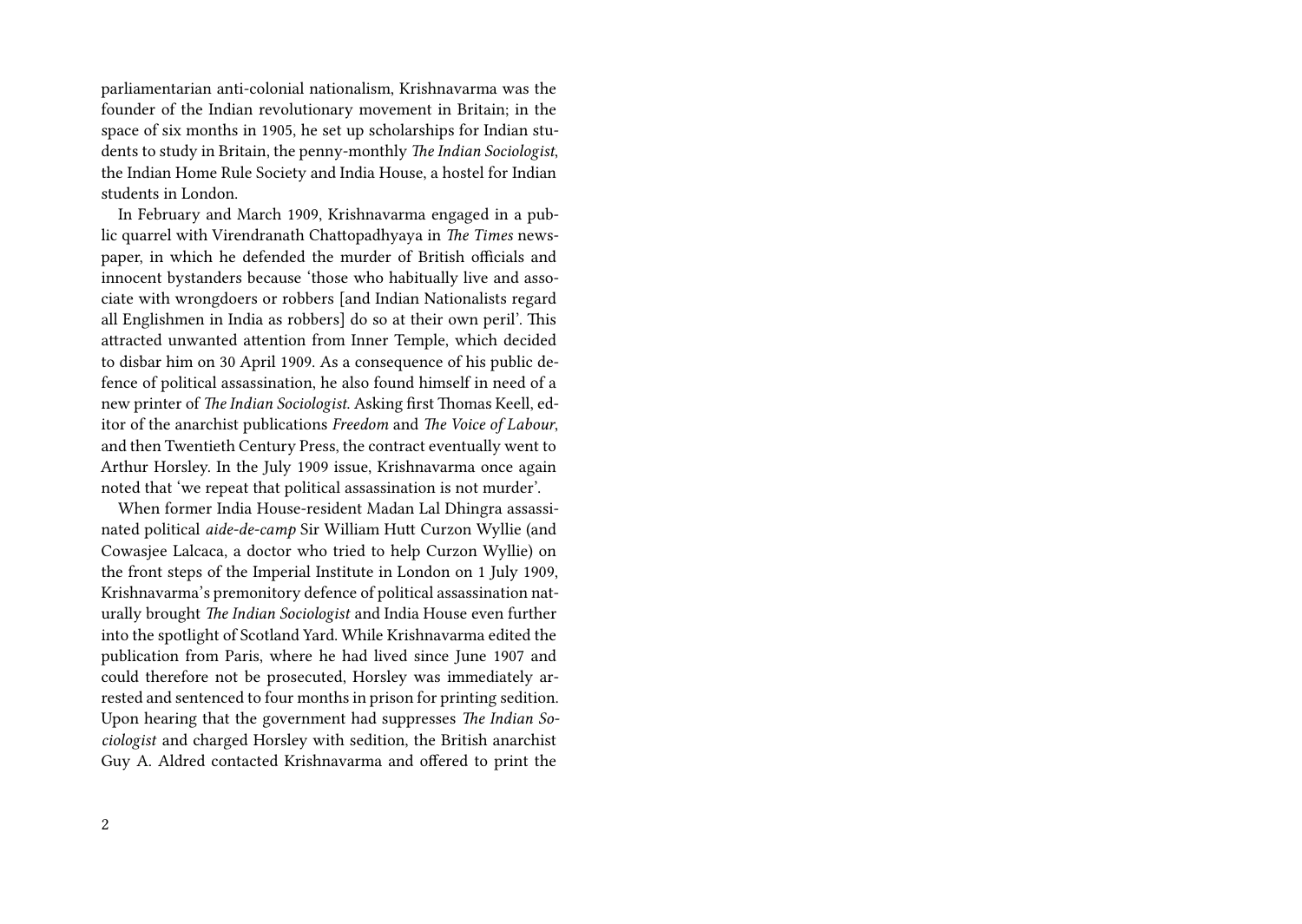periodical with the Bakunin Press, which he had set up with the German-born anarchist Charles Lahr in 1907.

In the August issue, Krishnavarma reiterated that 'political assassination is not murder', and Aldred linked the fate of Dhingra to the British working class: 'he is not a time-serving executioner, but a Nationalist patriot, who, though his ideals are not their ideals, is worthy of the admiration of the workers, at home, who have little to gain from the lick-spittling crew of Imperialist blood-sucking Capitalist parasites at home, as what the Nationalists have in India'. Aldred was immediately arrested and at the trial in September 1909 he remarked that 'I have undertaken the printing and publication of [Krishnavarma's] paper in defence of a Free Press'. He was sentenced to 12 months in prison.

During Aldred's imprisonment in Brixton Jail, the Indian nationalist Vinayak Savarkar was arrested in London for his involvement in the murder of A. M. T. Jackson in India in December 1909 as well as seditious speeches in 1906. En route to stand trial in India in July 1910, Savarkar jumped ship outside Marseille and made it onto French territory where he claimed asylum. Controversially, he was returned to the British authorities on the vessel, which caused uproar among European socialists and anarchists, British and French alike.

Released from prison in early July 1910, Aldred immediately set up the Savarkar Release Committee and threw himself into the fight for Savarkar's right to asylum in France. Through his paper *The Herald of Revolt*, he covered the case closely and urged the British anarchists to take up the case as well. Drawing comparisons to the Italian anarchist Errico Malatesta's deportation case in 1912, he published a special 'Savarkar Issue' of *The Herald of Revolt* and remarked that 'Savarkar's immediate release must be insisted upon with the same fervour, the same unwavering determination as that with which we demanded Malatesta's salvation from an Italian dungeon'. To little avail, though. The anarchists in Britain were reluctant to get involved in the case and, in general, resisted the